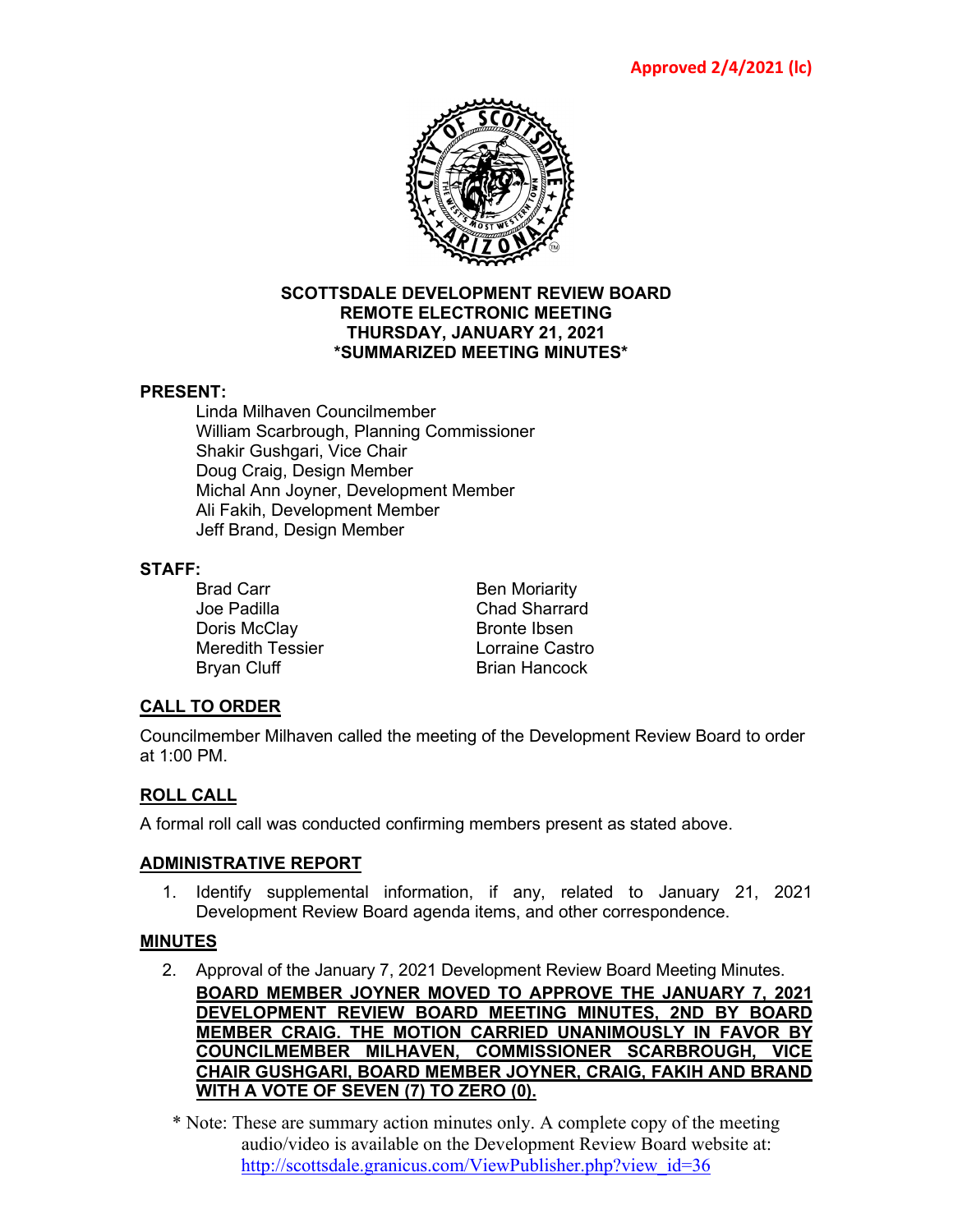# **CONSENT AGENDA**

3. 6-PP-2020 (Estates on 128<sup>th</sup> St.)

Request by owner for approval of a preliminary plat for a 12-lot single-family subdivision with Single-family Residential, Planned Residential Development, Environmentally Sensitive Lands (R1-18 PRD ESL) zoning on +/- 5.05 acres and R1-35 PRD ESL zoning on +/- 4.96 acres.

Southeast corner of E. Shea Boulevard and N. 128<sup>th</sup> Street

RVI Planning + Landscape Architecture

**BOARD MEMBER BRAND MOVED TO APPROVE 6-PP-2020, 2ND BY BOARD MEMBER JOYNER. THE MOTION CARRIED UNANIMOUSLY IN FAVOR BY COUNCILMEMBER MILHAVEN, COMMISSIONER SCARBROUGH, VICE CHAIR GUSHGARI AND BOARD MEMBERS, JOYNER, FAKIH AND BRAND WITH A VOTE OF SIX (6) TO ZERO (0), WITH BOARD MEMBER CRAIG ABSTAINING.**

# **REGULAR AGENDA**

4. 39-DR-2020 (DC Ranch Neighborhood Park Phase I)

Request for approval of a site plan, landscape plan, and building elevations for a new park with lake and walking path on +/- 14.67 acres located at the southwest corner of E. Trailside View and N. 91st Street with Open Space, Planned Community District (OS PCD) zoning.

17492 N. 91<sup>st</sup> Street Gavan & Barker, Architect/Designer

**BOARD MEMBER CRAIG MOVED TO APROVE 39-DR-2020, 2ND BY BOARD MEMBER JOYNER, WITH STIPULATIONS TO IMPROVE PEDESTRIAN CONNECTIVITY ON EAST SIDE OF LAKE TO 91ST STREET AND ALONG 91ST STREET, AND EVALUATE TRAIL AND SERVICE ROAD ON WEST SIDE TO ALLOW FOR GREATER WIDTH OF THE TURF AREA. THE MOTION CARRIED UNANIMOUSLY IN FAVOR BY COUNCILMEMBER MILHAVEN, COMMISSIONER SCARBROUGH, VICE CHAIR GUSHGARI, BOARD MEMBER JOYNER, CRAIG, FAKIH AND BRAND WITH A VOTE OF SEVEN (7) TO ZERO (0).**

Spoken Comments: Pamela Kacir and Jeanne Leckie

5. 54-DR-2019 (Winfield)

Request by owner for approval of a site plan and building elevations for a new two-story, 2,790 sq. ft. restaurant and bar development on  $a +/- 1.340$  sq. ft. site with Central Business, Parking District Overlay, Downtown Overlay (C-2/P-3 DO) zoning.

4440 N. Saddlebag Trail AV3 Design Studio, Architect/Designer **VICE CHAIR GUSHGARI MOVED TO CONTINUE CASE 54-DR-2019 TO A DATE TO BE DETERMINED, 2ND BY BOARD MEMBER JOYNER. DIRECTION PROVIDED TO THE APPLICANT AND STAFF TO MODIFY THE PROPOSAL WITH REGARDS TO THE PARKING ALONG SADDLEBAG TRAIL TO ADD TRANSITION BETWEEN PARALLEL AND ANGLED PARKING, AND TO ADDRESS THE WEST, NORTH AND EAST SIDES OF THE BUILDING TO ENSURE THOSE SIDES MEET THE OLD TOWN URBAN DESIGN AND ARCHITECTURAL GUIDELINES. THE MOTION CARRIED UNANIMOUSLY IN FAVOR BY COUNCILMEMBER MILHAVEN, COMMISSIONER SMITH, VICE**